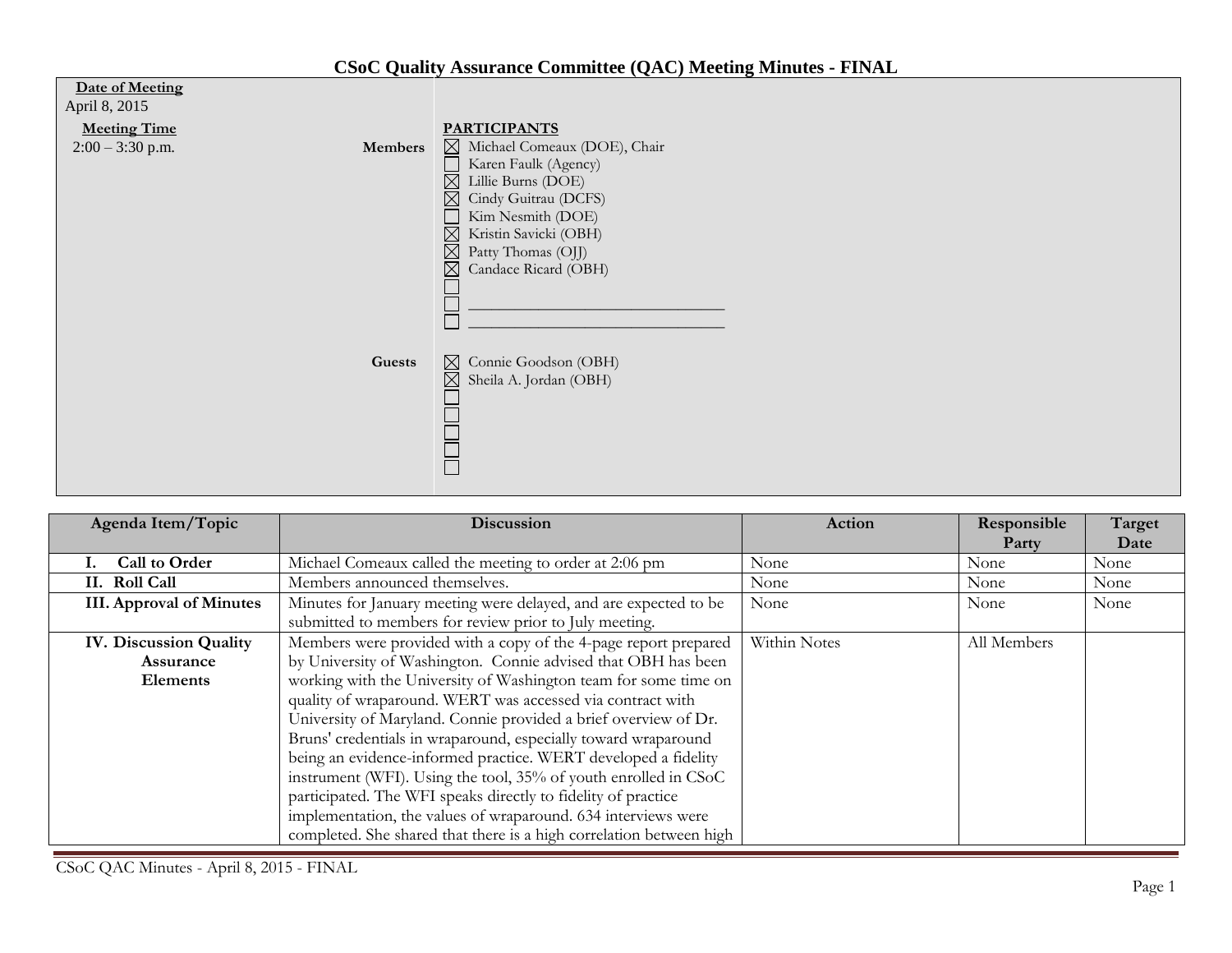| Agenda Item/Topic | Discussion                                                                                                                                                                                                                                                                                                                                                                                                                                                                                                                                                                                                                                                                                                                                                                                                                                                                                                                                                                                                                                                                                                                                                                                                                                                                                                                                                                                                                                                                                                                                                                                                                                                                                                                                                                                                                                                                                                                                                                                                                                                                                                                     | Action | Responsible<br>Party | Target<br>Date |
|-------------------|--------------------------------------------------------------------------------------------------------------------------------------------------------------------------------------------------------------------------------------------------------------------------------------------------------------------------------------------------------------------------------------------------------------------------------------------------------------------------------------------------------------------------------------------------------------------------------------------------------------------------------------------------------------------------------------------------------------------------------------------------------------------------------------------------------------------------------------------------------------------------------------------------------------------------------------------------------------------------------------------------------------------------------------------------------------------------------------------------------------------------------------------------------------------------------------------------------------------------------------------------------------------------------------------------------------------------------------------------------------------------------------------------------------------------------------------------------------------------------------------------------------------------------------------------------------------------------------------------------------------------------------------------------------------------------------------------------------------------------------------------------------------------------------------------------------------------------------------------------------------------------------------------------------------------------------------------------------------------------------------------------------------------------------------------------------------------------------------------------------------------------|--------|----------------------|----------------|
|                   | fidelity wraparound and good outcomes. Dr. Bruns expressed how<br>impressed he was with our results, based upon the high level<br>ambition of our implementation. His Powerpoint presentation is<br>available on the SGB website. Highlights include:<br>Total Fidelity Scores - 72% with the national mean being<br>$\bullet$<br>73% - to almost meet the national mean so early in the<br>process. Other states had smaller programs, not statewide<br>implementation. He mentioned that around 80-85%<br>fidelity is when you start to see the best outcomes.<br>Regarding "Overall Satisfaction", he says typically families<br>report high satisfaction. Louisiana's overall rating is 81%,<br>same as national mean. These ratings are a reflection of<br>the incredibly hard work of the wraparound agencies.<br>Per Kristin, "youth outcomes" are not exactly outcomes.<br>These are parent and youth report. These numbers don't<br>allow us to understand if there was a reduction of<br>undesired or an increase of desired behaviors. The high<br>rate of expulsion punctuates our need to outreach and<br>partner better with schools. Could mean that CSoC isn't<br>working altogether, or just that it is not working effectively<br>with schools. Because many of these children are in<br>wraparound for 18 months, it's hard to tell whether the<br>expulsions/suspensions were early in the process of<br>wraparound, or more recent. Kristin expressed and<br>echoed the importance of continued training and coaching<br>of wraparound facilitators.<br>Connie advised that, with Maryland contract ending, WAAs are<br>working on developing training for the state. Louisiana currently<br>has three certified coaches and a couple certified trainers. EDs and<br>Clinical Directors will be working together to build a common<br>training that each can deliver to their staff. The goal was to have<br>WAAs develop internal capacity to do training. The WAAs are<br>taking it over (with the support/guidance of Connie). We are in a<br>period of transition from external to in-state trainers. |        |                      |                |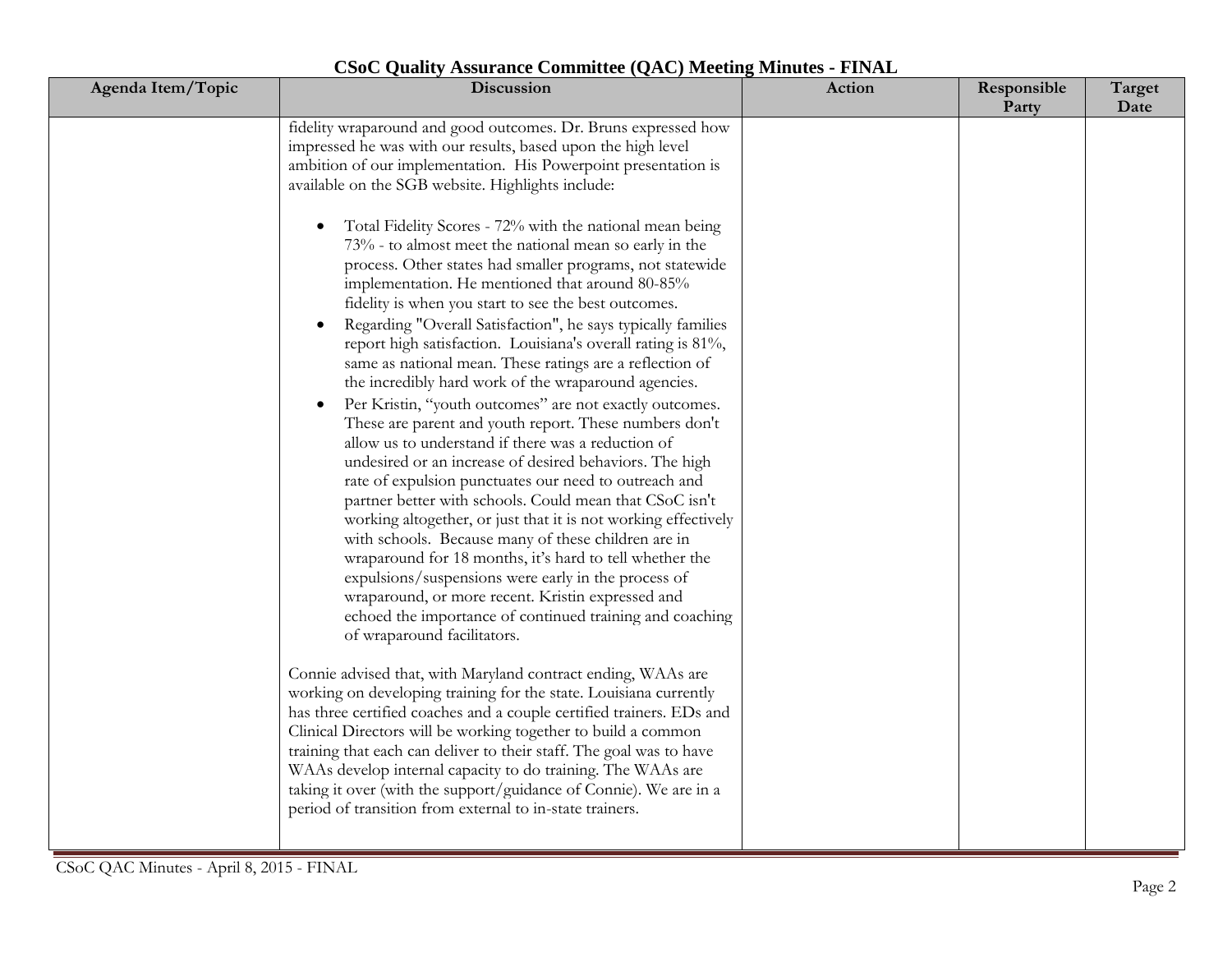| Agenda Item/Topic | Discussion                                                                                                                                                                                                                                                                                                                                                                                                                                                                                                                                                                                                                                                                                                                  | Action                                               | Responsible<br>Party      | Target<br>Date              |
|-------------------|-----------------------------------------------------------------------------------------------------------------------------------------------------------------------------------------------------------------------------------------------------------------------------------------------------------------------------------------------------------------------------------------------------------------------------------------------------------------------------------------------------------------------------------------------------------------------------------------------------------------------------------------------------------------------------------------------------------------------------|------------------------------------------------------|---------------------------|-----------------------------|
|                   | Kristin shared that we may want to consider developing a tool or<br>some way to measure fidelity and outcomes.<br>In response to Michael's query on where we see the school and<br>system partner outreach improvement needed, Connie responded<br>that each district has its own personality. Patti expressed the<br>importance of building individual relationships in the school and<br>community, in order to gain that credibility. Connie shared that<br>CFTs can happen in school, before school, etc., to promote                                                                                                                                                                                                   |                                                      |                           |                             |
|                   | teacher involvement. Much of schools involvement has to do with<br>relationship building. To Michael's query about whether we are<br>getting good data, Kristin responded that we are not. Lillie shared<br>that teams in each district hold this information, and that PBIS<br>data can be narrowed to the specific child. Michael shared that<br>with the right connections with teams, and having parental<br>consent, we are more likely to get student data. Lillie agreed that<br>once schools understand the plan and service, they are more likely<br>to give the numbers. Connie shared that some WAAs have been<br>successful with school partnerships. Any additional ways we can<br>add to that would be great. |                                                      |                           |                             |
|                   | Spreadsheet - We talked about taking a higher level review of<br>quality measures/indicators. We realized that there is some data<br>that we need that we don't have. One page for each of the "big<br>items (CSoC goals). To get to ideals, we need high fidelity<br>wraparound, and a vast array of HCBS. Color coding - see note on<br>page 3), snapshot of overall health of the system (not about<br>outcomes). Useful for monitoring overall health of the system, but<br>it won't tell us is CsoC is doing its job. There are a couple<br>measures we don't have, but can get. Items with no fill are the<br>things we really want/need.                                                                             |                                                      |                           |                             |
|                   | Kristin did a line-by-line review of the document. Kristin and Patty<br>discussed the idea of possibly looking at detention and other<br>numbers from OJJ youth. Recently reduced detention capacity, due<br>to increased standards for facilities. Kristin suggested set up a call<br>with Patti and Connie to work on OJJ-specific possibilities.                                                                                                                                                                                                                                                                                                                                                                         | Determine if call is needed,<br>and if so, schedule. | Kristin, Connie,<br>Patti | Prior to<br>next<br>meeting |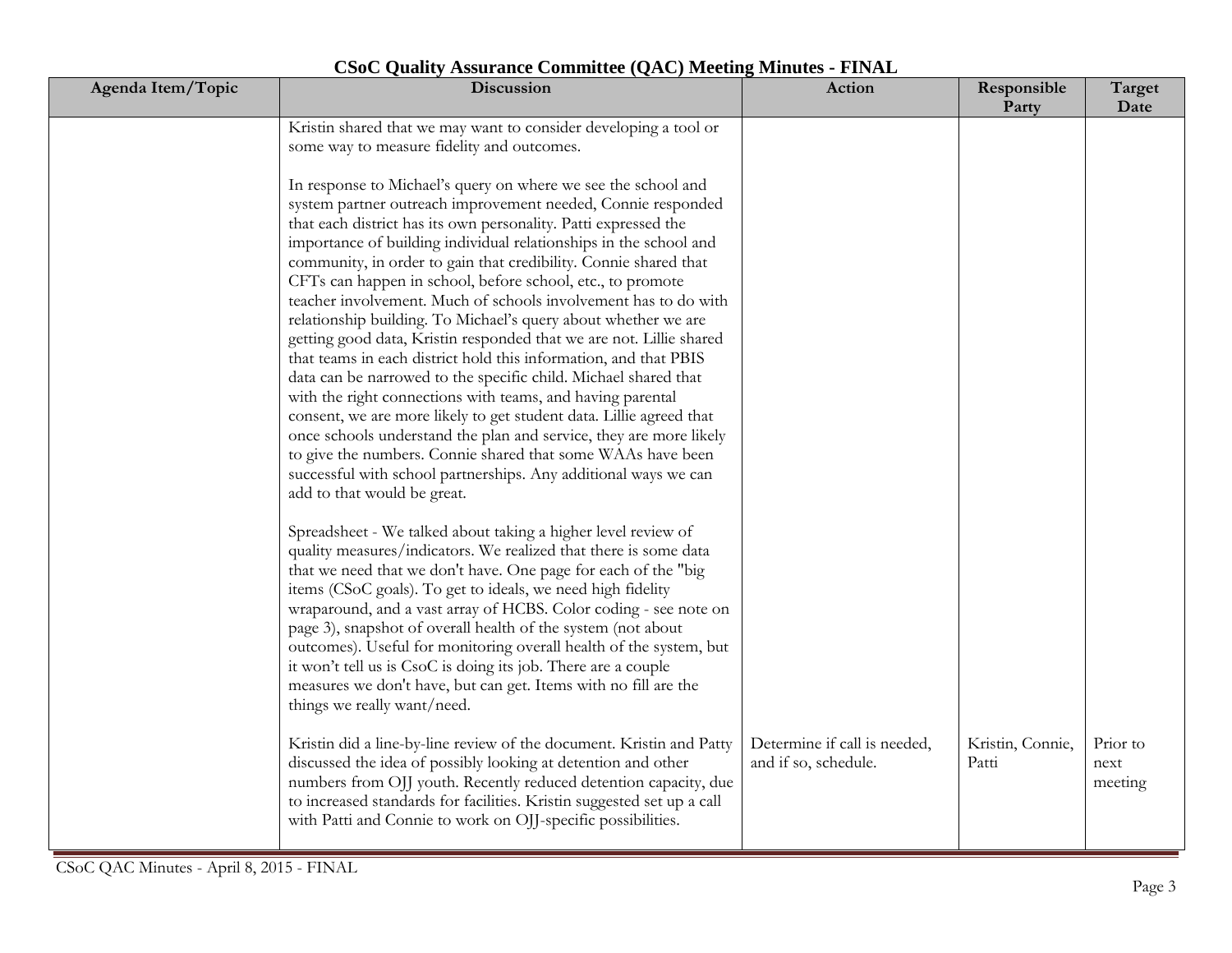| Agenda Item/Topic | Discussion                                                                                                                                                                                                                                                                                                                                                                                                                                                                                                                                                                                                                                                | <b>Action</b> | Responsible<br>Party | Target<br>Date |
|-------------------|-----------------------------------------------------------------------------------------------------------------------------------------------------------------------------------------------------------------------------------------------------------------------------------------------------------------------------------------------------------------------------------------------------------------------------------------------------------------------------------------------------------------------------------------------------------------------------------------------------------------------------------------------------------|---------------|----------------------|----------------|
|                   | Managing Costs - ED; Lots of calculations need to be done<br>regarding working through costs.                                                                                                                                                                                                                                                                                                                                                                                                                                                                                                                                                             |               |                      |                |
|                   | Improving Outcomes: CANS had previously been used just as an<br>eligibility tool. We are beginning now to use it as an outcomes tool.<br>Louisiana is just a bit behind in that. Patti asked when will it be<br>used like a pre and post? Connie shared there are various barriers<br>with CANS: getting tool, licensing requirements, etc. Members<br>asked if there are any concerns that parents/youth become<br>"desensitized" or manipulate the results; if there are concerns<br>about extra work for staff? Connie shared that there is an extra<br>demand on staff, as well as technical issues (comparison of entry,<br>mid and discharge CANS). |               |                      |                |
|                   | Satisfaction - It was discussed that we may need to develop<br>something to measure satisfaction. Decrease and suspension and<br>expulsions post-CSoC. It may be important reconsider how we<br>count and track this. Question: are there things that are missing?<br>Are there outcomes we'd want to see? Decreasing suspension, days<br>of suspension, out of home placements?                                                                                                                                                                                                                                                                          |               |                      |                |
|                   | Michael inquired how will we get the data for the places where we<br>see gaps? Kristin shared most information could be requested<br>from wraparound agencies and/or existing reports.                                                                                                                                                                                                                                                                                                                                                                                                                                                                    |               |                      |                |
|                   | Patti shared that OJJ has a challenge with the language currently<br>used around discharges. We want to be careful to truly identify a<br>fully successful program. Connie: the CANS data is the best for<br>pre- and post. Using subjective "good discharges" may be a<br>challenge.                                                                                                                                                                                                                                                                                                                                                                     |               |                      |                |
|                   | Connie shared that weil will work with WAAs, OJJ with Patti and<br>Education with Mike and Lillie.                                                                                                                                                                                                                                                                                                                                                                                                                                                                                                                                                        |               |                      |                |
|                   | High Fidelity Wraparound - we need to figure out what and how<br>will we use to measure fidelity in the future.                                                                                                                                                                                                                                                                                                                                                                                                                                                                                                                                           |               |                      |                |
|                   | HCBS - last sheet. Most info on this. Utilization has been rising                                                                                                                                                                                                                                                                                                                                                                                                                                                                                                                                                                                         |               |                      |                |